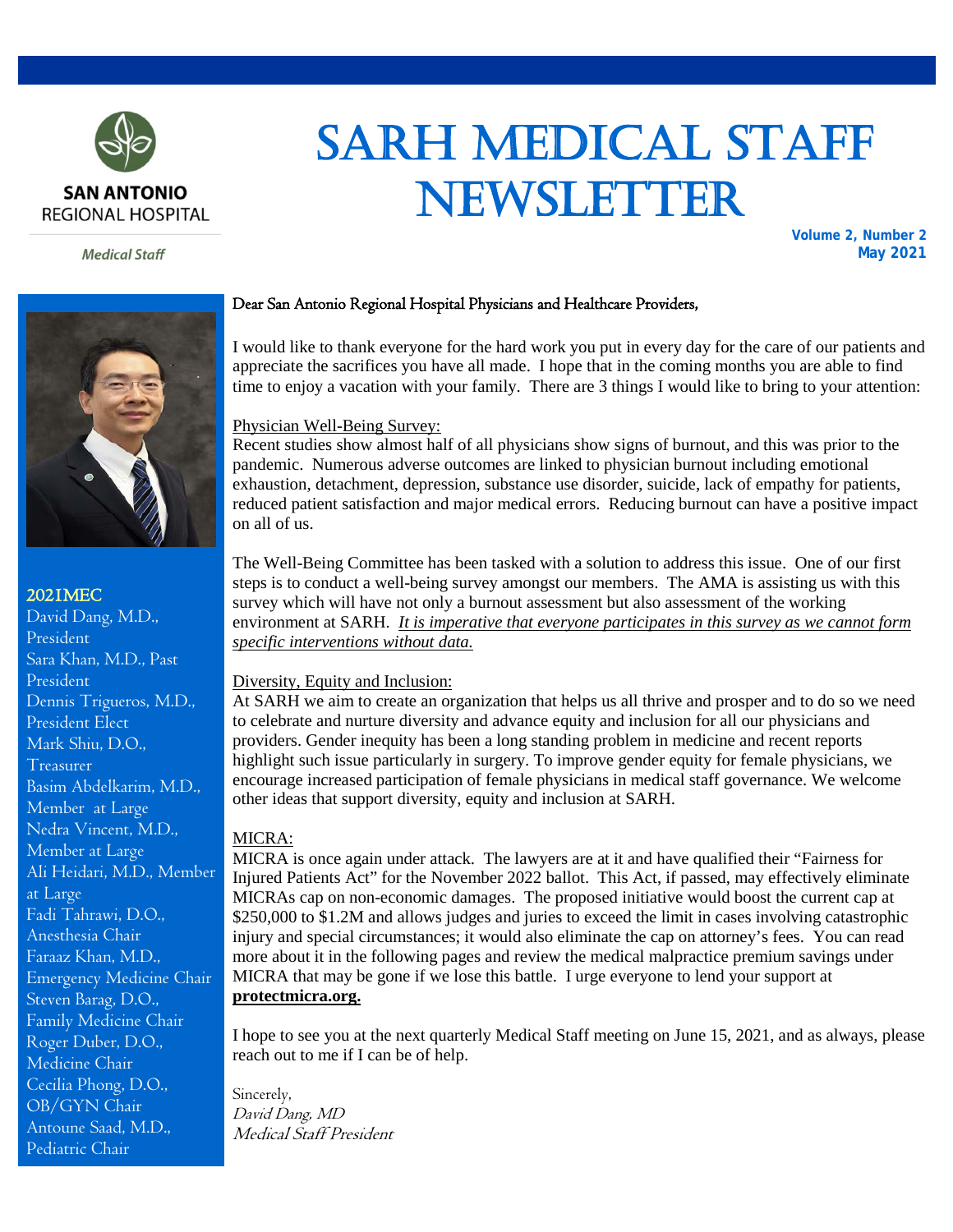John Goffigan, M.D., Radiology Chair Deborshi Roy, M.D., Surgery Chair

# Contact Us:

[ljacobo@sarh.org](mailto:ljacobo@sarh.org) 909-920-4942

In This Issue

- MPEC Exemplary
- Provider Quality Performance & Updates
- CME
- MICRA
- Foundation Update
- Birthdays
- In Memory
- New Members to the Medical Staff
- General Industry Updates

#### MPEC EXEMPLARY RECOGNITION

- Arianjam, Afshin MD Rayes, Bilal MD Chang, Elbert MD Rizvi, Abid MD Du, Joanna MD Rodriguez, Hellen MD Ebrahimi, Benham MD Sandhu, Rohinder MD Engle, Jamie PA-C Samarany, Samir MD Jahng, Kenneth MD Singh, Kuldeep MD Johnson, Franklin DO Sommer, Brenna DO Leung, Anna MD Spivack, Brian MD Osorio-Flores, Martin MD Vu, Toni DO Phong, Cecilia MD Wagman, Larry MD Pineda, Elmer MD
- Mourani, John MD Valenzuela-Gamm, Monica DO

## **Provider Quality Performance and Updates:**

*Immediate Postop Note/Operative Report***:** Per The Joint Commission Standards, either an Operative Report or an Immediate Postop Note must be completed before the patient leaves the PACU.

*Surgical Site Infection:* Please describe actual findings of infection in the body (Procedure/Technique Description section) of the Operative Report, even if the boxes for infection are checked. This would prevent an existing infection from being counted as a postoperative complication. The boxes are there as reminders and for tracking. **The surgeon's narrative is necessary to determine whether infection was present at the time of surgery.**

*Hand Hygiene:* Perform hand hygiene with an alcohol-based hand gel or with soap and water when entering and before leaving a patient room/treatment area, and between patients regardless if gloves were worn. Hand hygiene must be performed before donning PPE. Gloves do not replace hand hygiene. Hand hygiene must be performed before donning and after doffing gloves.

Hand washing with soap and water is necessary when hands are visibly soiled with body secretions or when caring for a patient with C. difficile.

*CURES:* The CURES database is available through Cerner (without a separate login) for consultation prior to prescribing Schedule II-V medications. It can be accessed through the "Opioid Review" component on the Mpage Provider View.

*EPCS:* Electronic Prescription of Controlled Substance is now available through Cerner. Please contact Medical Staff office to initiate the process of validating your credentials and enrollment.

*HCAHPS:* Progress has been made to improve 3 targeted areas: 1) Communication with Doctors, 2) Care Transition and 3) Cleanliness & Quietness.

*Rounding with Nurses:* Please make every effort to round with nurses. One approach is for physicians to contact the unit secretary before rounding and the secretary would do their best to organize.

*Use of White Boards:* Nurses have been using the white boards in patient rooms to either write down questions from the patient or family or alert physicians that the patient has questions if the board is too small.

*Ask Me 3 Campaign:* This encourages patients to ask 3 questions: *What is my main problem? What do I need to do? Why is it important for me to do this?* Please consider incorporating the answers to these questions in daily rounds with patients.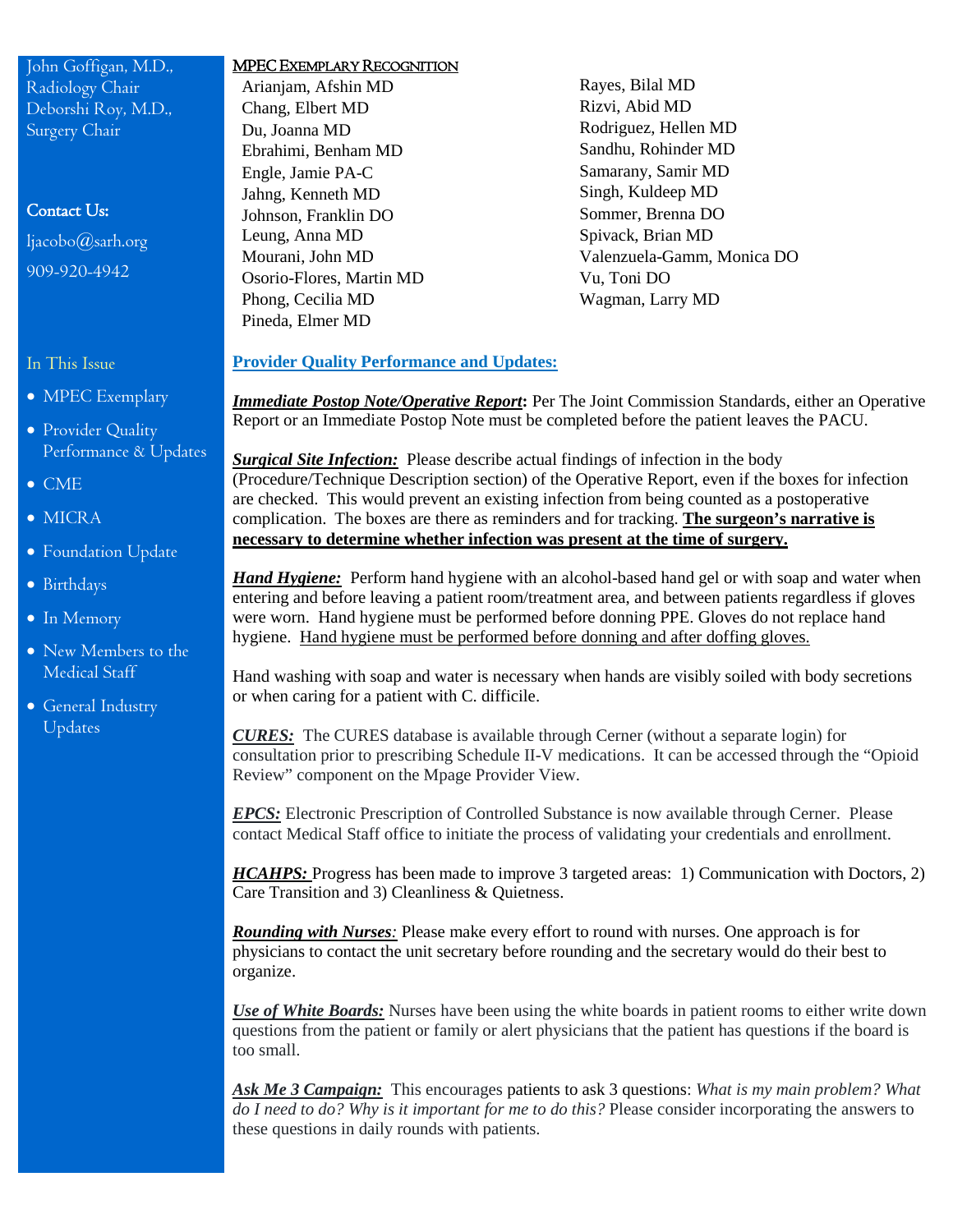One suggestion from the HCAHPS Physician Committee is that at each patient encounter we ask ourselves *whether we have spoken to the patient in a way that the patient could understand, listened to the patients carefully and treated the patient with courtesy and respect.*

**Patient HCAHPS Comments**: Positive comments from patients will be commended as usual for Exemplary Recognition. Negative patient comments now will be tracked and trended by the MPEC and reported to the MEC as needed, for improvement projects.

# *Cardiogenic Shock Team:*

To strengthen the management of cardiogenic shock patients and to significantly reduce patient mortality, the Cardiology Division has initiated the process to develop a Cardiogenic Shock Protocol and a dedicated Shock Team. The on-call Shock Team will consist of:

- ED Physician
- Hospitalist
- Interventional Cardiologist
- Cardiothoracic Surgeon
- Critical Care Physician
- Imaging Cardiologist

*Advanced Heart Failure:* In partnership with Cedars Sinai, SARH has opened an Advanced Heart Failure Clinic. The Clinic is currently open once a month on the 2nd Monday with Dr. Robert Cole. Dr. Cole works with our local Cardiologists to provide patient evaluation, consultation, advanced treatment options, and access to additional expertise from Cedars Sinai care team. A few of the specialized services will include:

- Referral for LVAD (left ventricular assist device) evaluation as a bridge to transplant or as a destination therapy in terminally ill patients.
- Referral for transplant evaluation in patients with end-stage cardiac disease.
- Referral for CardioMEMS HF system for patients with recurrent heart failure admissions. This system remotely monitors changes in pulmonary arterial pressure, an early indicator of the onset of worsening heart failure.
- Referral for cardiac biopsy for confirmation of certain cardiomyopathies.

**CME PROGRAMS/WEBINARS/LOCAL MEETINGS:**

*SARH CME Schedule: (Via Emailed Zoom Link)*

**May @ SARH**

**5/27/21**: Mark Hanna, M.D., *Colorectal Cancer*

# **June @ SARH**

**6/10/21:** Bhaveshkumar J. Patel, M.D., *GERD* **6/24/21**: Hussein Abidali, M.D., *Management of Severe Acute Pancreatitis and its Complications*

# *San Bernardino County Medical Society: Visit sbcms.org/events*

• June 24, 2021 @ 6:00pm-7:30pm SBCMS Officer Installation & Award Recognition Dinner Burrage Mansion; 1205 W. Crescent Ave., Redlands, CA 92373

# *Riverside County Medical Association: Visit rcmadocs.org/news-events/events.aspx*

- June 22, 2021 @12:15 Reputation Matters – Managing your Practice's Online Reputation - FREE
- July 16, 2021 @8:am to 12:15pm 33rd Annual Western States Regional "Virtual Conference" on Physicians' Well Being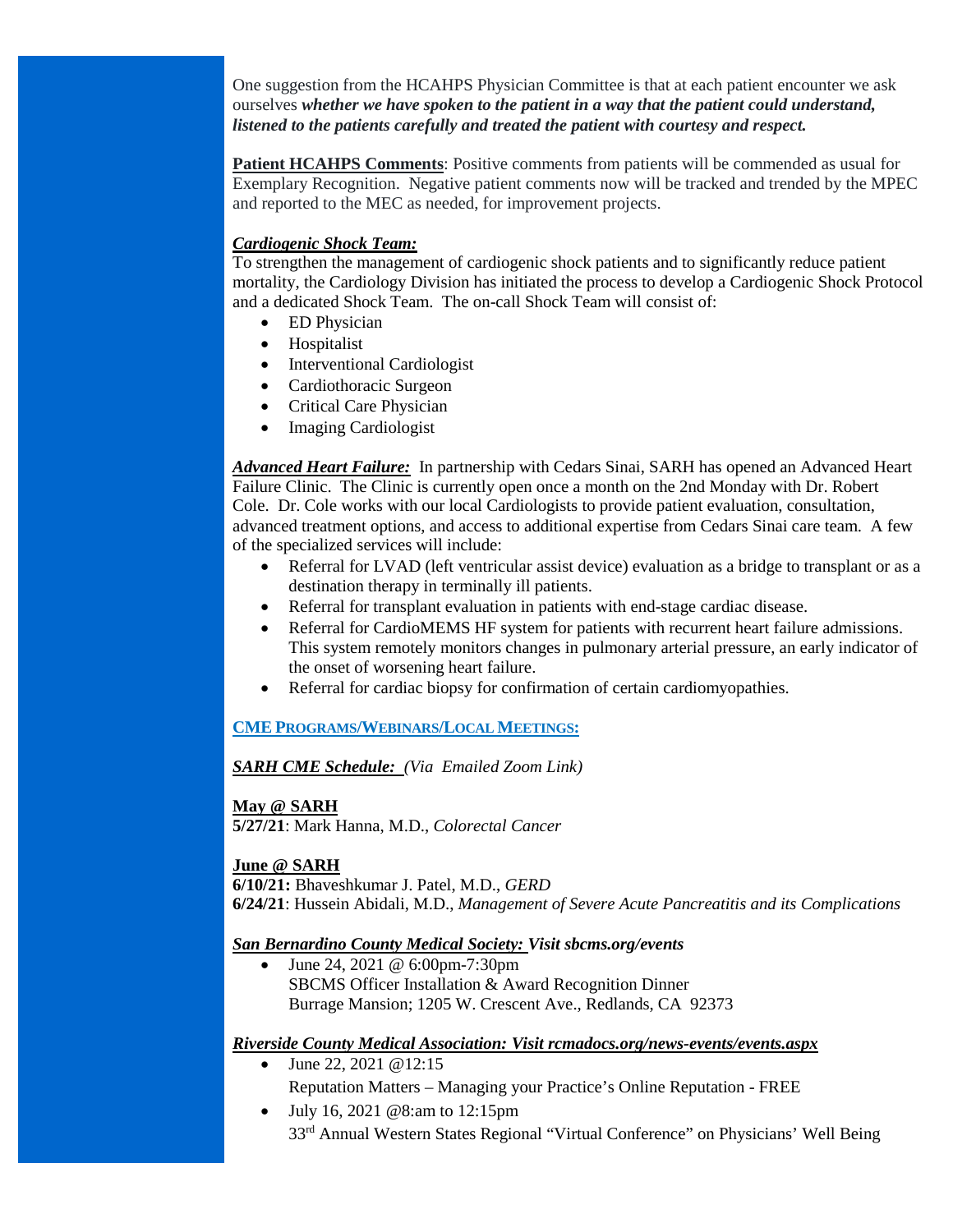# *CMA: Visit cmadocs.org/aces Adverse Childhood Experiences (ACEs)*

California is taking aggressive steps to address ACEs and toxic stress through the first-in-the-nation ACEs Aware initiative, which aims to establish routine ACE screening in primary care and develop a network of care, including cross-sector coordination supports aligned with primary care.

CMA encourages all physicians, particularly Medi-Cal providers, to receive the free, two-hour training to learn how screening, risk assessment and evidence-based care can effectively intervene on toxic stress.





**Here's why a broad coalition of physicians, dentists, nurses, hospitals, safety net clinics, and other health care providers is committed to vigorously fighting the "Fairness for Injured Patients Act".** 

# **Effectively eliminates MICRA's cap on non-economic damages**

Proponents of this measure say it will simply index for inflation the state's current cap on non-economic damages. However, the lawyer who drafted this measure has included deceptive and cynical language that creates a new category of lawsuits not subject to the cap on non-economic damages while effectively eliminating the cap on non-economic damages for any medical malpractice case.

# **Costly for consumers and taxpayers**

According to the California Independent Legislative Analyst's Office (LAO), this measure would lead to "annual government costs likely ranging from the low tens of millions of dollars to the high hundreds of millions of dollars", placing the burden of this additional cost on all of us, while reducing access for those who need it most, including those who use Medi-Cal, county programs, safety net providers and school-based health centers.

This measure will vastly increase the number of lawsuits filed in California, and further divert resources for patient care to the legal system.

# **A misleading measure intended to fool the voters**

This measure was written by an out-of-state trial attorney who is looking to cash in with California cases. Our health laws should protect access to care and control costs for everyone, not increase lawsuits and payouts for lawyers.

This is not an adjustment of the MICRA cap; it is a virtual elimination. It would also eliminate the state's current cap on attorney's fees in medical malpractice cases, allowing lawyers to take up to 50% of a patient's jury award in malpractice cases.

# **Jeopardizes patient access to quality health care**

This measure would have a particularly adverse impact on community health clinics. This measure will raise insurance costs, causing physicians in high-risk specialties like OB/GYN to reduce or eliminate patient services.

There are, regrettable, individual tragic cases of medical negligence. However, under current law, patients can already receive unlimited awards for past and future health care costs, for lost wages and in cases of gross negligence.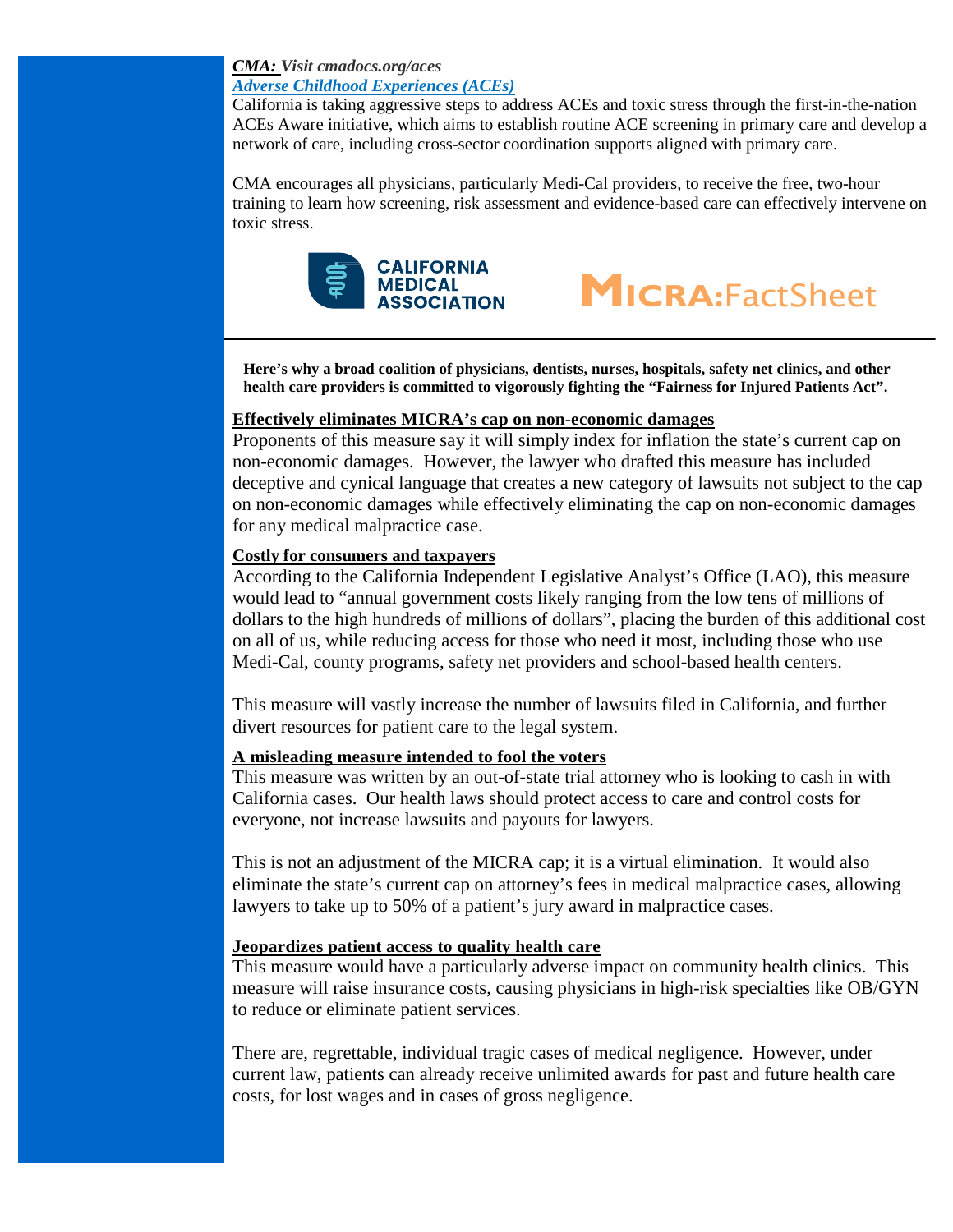This ballot measure is simply a cynical effort by a single trial lawyer looking to increase lawyer's share of medical malpractice awards and line his own pockets while driving up health care costs for all Californians.

# **Find out how you can help stop the deceptive MICRA measure: cmadocs.org/micra**

**The below chart illustrates how much MICRA has saved physicians in malpractice premiums. These savings may be lost if MICRA is defeated.**  *Please consider lending your support at: protectmicra.org*

| 2011 San Bernardino County Medical Society MICRA Premium Savings Chart |                                           |                           |                                      |                     |                            |                                |
|------------------------------------------------------------------------|-------------------------------------------|---------------------------|--------------------------------------|---------------------|----------------------------|--------------------------------|
| <b>Specialty</b>                                                       | San<br><b>Bernardino</b><br>County,<br>CA | <b>Dade</b><br>County, FL | <b>Long Island</b><br>N <sub>Y</sub> | Wayne<br>County, MI | <b>FL-NY-MI</b><br>Average | <b>MICRA</b><br><b>Savings</b> |
|                                                                        |                                           |                           |                                      |                     |                            |                                |
| <b>Allergy</b>                                                         | \$9,103.00                                | \$24,183.00               | \$10,826.00                          | \$16,909.00         | \$17,306.00                | \$8,203.00                     |
|                                                                        |                                           |                           |                                      |                     |                            |                                |
| Anesthesiology                                                         | \$23,957.00                               | \$48,367.00               | \$37,657.00                          | \$41,697.00         | \$42,574.00                | \$18,617.00                    |
| Cardiology<br>(Invasive)                                               | \$27,327.00                               | \$95,007.00               | \$40,738.00                          | \$66,711.00         | \$67,485.00                | \$40,158.00                    |
| Cardiovascular                                                         |                                           |                           |                                      |                     |                            |                                |
| <b>Surgery</b>                                                         | \$69,033.00                               | \$172,739.00              | \$121,665.00                         | \$174,918.00        | \$156,441.00               | \$87,408.00                    |
| <b>Dermatology</b><br>(Lipo/Cosmetic)                                  | \$63,853.00                               | \$54,413.00               | \$36,779.00                          | \$23,797.00         | \$38,330.00                | $-$ \$25,523.00                |
| <b>Emergency</b><br><b>Medicine</b>                                    | \$39,268.00                               | \$95,007.00               | \$58,971.00                          | \$87,121.00         | \$80,366.00                | \$41,098.00                    |
| <b>Family Practice</b><br>(Non-Surgical)                               | \$22,966.00                               | \$44,912.00               | \$26,817.00                          | \$33,893.00         | \$35,207.00                | \$12,241.00                    |
| <b>General Surgery</b>                                                 | \$63,853.00                               | \$200,377.00              | \$121,665.00                         | \$143,445.00        | \$155,162.00               | \$91,309.00                    |
| <b>Internal Medicine</b><br>(Non-Invasive)                             | \$19,044.00<br>\$118,946.0                | \$50,094.00               | \$36,779.00                          | \$34,350.00         | \$40,408.00                | \$21,364.00                    |
| <b>Neurosurgery</b>                                                    | $\overline{0}$                            | \$248,744.00              | \$321,713.00                         | \$201,512.00        | \$257,323.00               | \$138,377.00                   |
| <b>OB/GYN</b>                                                          | \$84,458.00                               | \$200,377.00              | \$196,111.00                         | \$135,935.00        | \$177,474.00               | \$93,016.00                    |
| <b>Ophthalmology -</b><br>LASIK/Cosmetic                               | \$19,044.00                               | \$50,094.00               | \$36,437.00                          | \$37,955.00         | \$41,495.00                | \$22,451.00                    |
| <b>Orthopaedics</b>                                                    | \$69,033.00                               | \$146,828.00              | \$146,084.00                         | \$144,667.00        | \$145,860.00               | \$76,827.00                    |
| Otolaryngology<br>(Cosmetic)                                           | \$63,853.00                               | \$60,459.00               | \$108,110.00                         | \$81,556.00         | \$83,375.00                | \$19,522.00                    |
| Pathology                                                              | \$13,254                                  | \$44,912.00               | \$24,769.00                          | \$19,524.00         | \$29,735.00                | \$16,481.00                    |
| <b>Pediatrics</b><br>(Non-Surgical)                                    | \$19,044.00                               | \$31,093.00               | \$26,817.00                          | \$28,928.00         | \$28,946.00                | \$9,902.00                     |
| <b>Plastic Surgery</b>                                                 | \$63,853.00                               | \$95,007.00               | \$108,110.00                         | \$91,565.00         | \$98,227.00                | \$34,374.00                    |
| Proctology                                                             | \$63,853                                  | \$69,096.00               | \$64,281.00                          | \$53,751.00         | \$62,376.00                | $-$1,477.00$                   |
| Psychiatry                                                             |                                           |                           |                                      |                     |                            |                                |
| (Non-Shock)                                                            | \$13,254.00                               | \$24,183.00               | \$10,826.00                          | \$17,853.00         | \$17,621.00                | \$4,367.00                     |
| <b>Radiology</b>                                                       |                                           |                           |                                      |                     |                            |                                |
| (Non-Invasive)                                                         | \$19,044.00                               | \$95,007.00               | \$61,100.00                          | \$45,293.00         | \$67,133.00                | \$48,089.00                    |
| <b>Thoracic Surgery</b>                                                | \$63,053.00                               | \$172,739.00              | \$100,500.00                         | \$154,089.00        | \$142,443.00               | \$79,390.00                    |
| <b>Urology</b>                                                         | \$27,327.00                               | \$60,459.00               | \$64,281.00                          | \$55,655.00         | \$60,132.00                | \$32,805.00                    |
| Average -<br><b>All Specialties</b>                                    | \$44,383.00                               | \$94,732.00               | \$80,047.00                          | \$76,869.00         | \$83,883.00                | \$39,500.00                    |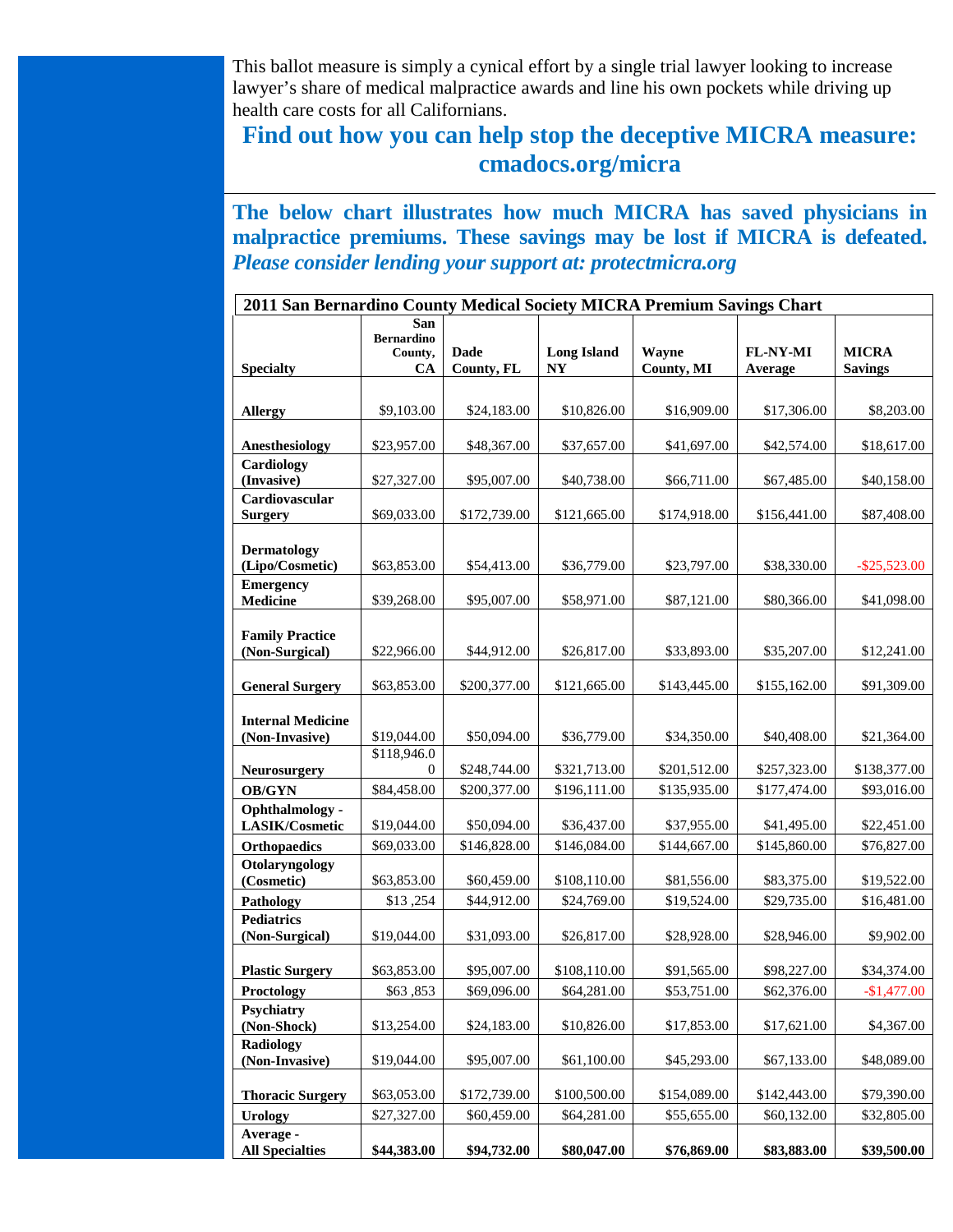## **FOUNDATION NEWS**

*Welcome Michelle Stoddard, the new San Antonio Hospital Foundation President!!!* Many thanks to Mike Tracey for his tremendous service to the Hospital Foundation.



 Want to get away? San Antonio Hospital Foundation are selling raffle tickets and one (1) **LUCKY** winner will win two (2) *[Hawaiian Airlines](https://www.hawaiianairlines.com/)* tickets to Honolulu, Hawaii, compliments of *[Ontario](https://www.flyontario.com/)  [International Airport](https://www.flyontario.com/)*.

*Raffle Prize Details:* Two (2) roundtrip economy Hawaiian Airlines tickets from Ontario (ONT) to Honolulu (HNL), *valid through December 2022*, and roundtrip Ontario airport transportation provided by *[Executive Transportation](https://www.executivechauffeured.com/) Services*

• 1 Ticket -  $$20$  \* 3 Tickets -  $$50$  \* 7 Tickets -  $$100$ 

This San Antonio Hospital Foundation fundraiser will support our hospital's programs and services. The winner will be pulled on June 14, 2021 at the 36<sup>th</sup> Annual San Antonio Golf Classic, and the winner does not need to be present to win. Please stop by the Foundation Office (located in the Medical Arts Building at 1175 East Arrow Highway, Suite J), Monday through Friday between 9:00 am and 3:00 pm, or give us a call at 909.920.4799 to purchase your raffle tickets (no tickets will be sold online).

#### **BIRTHDAYS!**

Happiest of birthday wishes to the following May and June celebrants:

| <b>MAY BIRTHDAYS</b>        |                              |  |  |
|-----------------------------|------------------------------|--|--|
| Abdalla, Nisreen S., FNP-C  | Lee, Rene W., D.O.           |  |  |
| Agarwal, Rishi R., M.D.     | Lercel, Gregory, M.D.        |  |  |
| Ahn, B. D., M.D.            | Li, Karin C., M.D.           |  |  |
| Bautista, Raymundo S., M.D. | Ling, Angie, PA-C            |  |  |
| Benavidez, Michael A., D.O. | Loitz, Robert D., M.D.       |  |  |
| Biegel, Susan C., M.D.      | Luke, Priscilla K., M.D.     |  |  |
| Breuer, Tuvia, D.O.         | McCarron, William F., D.P.M. |  |  |
| Bueno, Khristine T., PA-C   | Merla, Ramanna, M.D.         |  |  |
| Caldwell, S. Nohemi, M.D.   | Oakley, John L., M.D.        |  |  |
| Chen, Mark T., D.O.         | Obey, Shawanda R., M.D.      |  |  |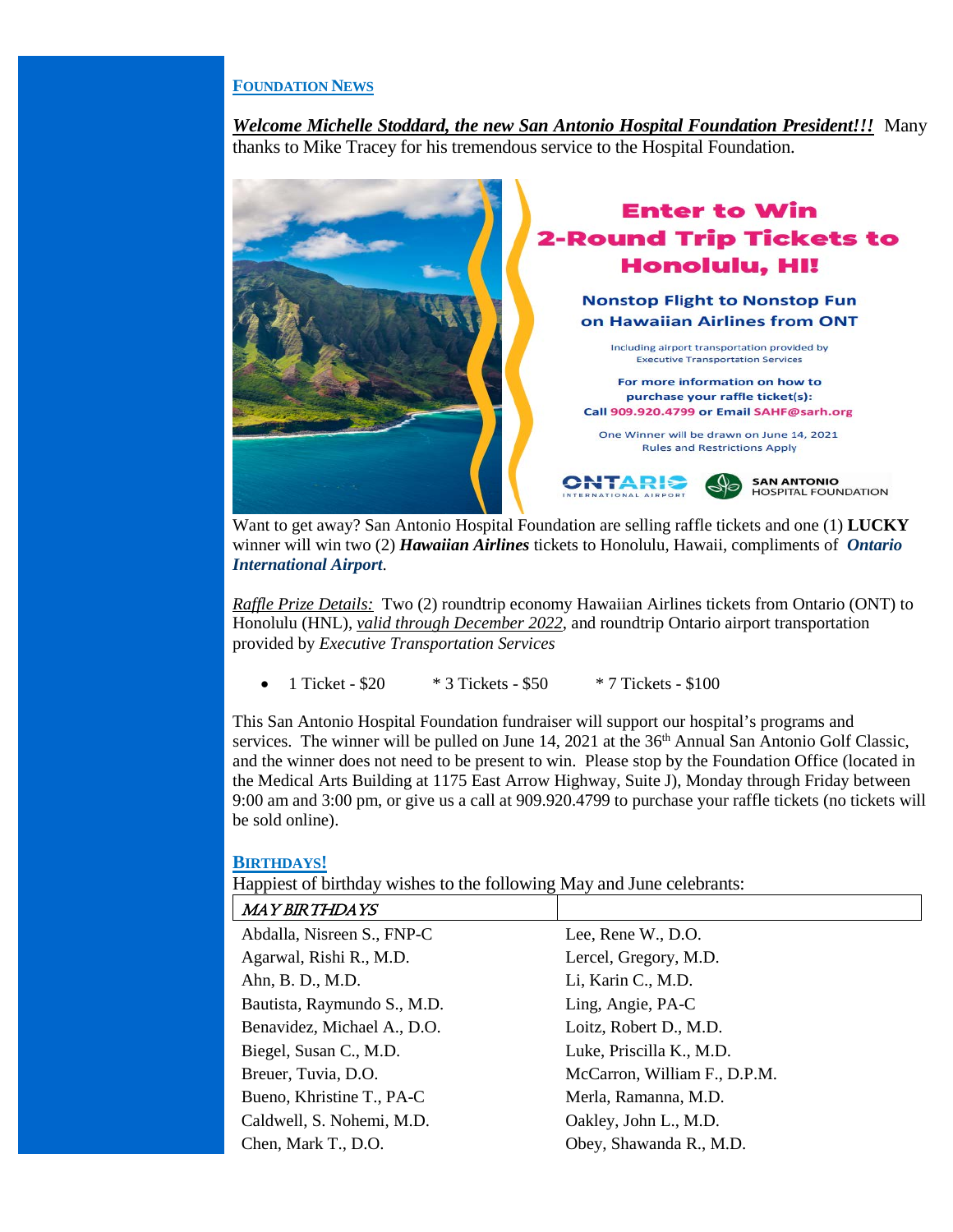Chilakamarri, Nitin, M.D. Pakdaman, Reza, M.D. Childers, Ben J., M.D. Pavia, Jose M., M.D. Ching, Andrea S., M.D. Pradhan, Rita K., M.D. Chiriano, Jason T., D.O. Qazi, Faisal M., D.O. Choi, Johnny J., M.D. Rayes, Bilal R., M.D. Coll, Jonathan, M.D. Retino, Rosario B., M.D. Consolo, Michael J., D.O. Saad, Antoune G., M.D. Dobalian, Daniel D., M.D. Saca, Ricardo E., M.D. Ernst, Steven B., M.D. Sandy, Ian F., M.D. Frandsen, David L., FNP-C Shen, Huafeng, M.D. Friedman, Gerald S., M.D. Song, Betty S., M.D. Garg, Natasha, D.O. Suong, Robert R., M.D. Hakkak, Fatima, D.O. Tuozo, Froilan, FNP Hollingsworth-Moore, Annette, M.D. Valamanesh, Daryoosh, M.D. Hourany, Joseph, M.D. Valenzuela-Gamm, Monica A., D.O. Hsu, Frank P., M.D. Vanyo, Lori L., M.D. Kamel, Benjamin M., D.P.M. Vu, Toni D., D.O. Karimi, Misagh, M.D. Wagman, Lawrence D., M.D. Khan, Faraaz O., M.D. Wali, Autar K., M.D. Kim, Michael J., D.P.M. Wei, Yunfei, M.D. Koo, Choon S., M.D. Yalamanchili, Harish, M.D. Lally, James M., D.O. Yaqub, Muhammad, M.D.

#### *JUNE BIRTHDAYS*

Amirnovin, Ramin, M.D. Kattash, Maan M., M.D. Anand, Neil, M.D. Lai, Elizabeth T., M.D. Ardeshana, Mohitkumar K., M.D. Leoni, Regina, M.D. Badday, Jalal M, M.D. Martin, Andrew J., M.D. Barvalia, Mihir M., M.D. Mehta, Khyati, M.D. Berberyan, Ani, M.D. Nguyen, Tan K., M.D. Bixenstine, Paul, M.D. Patel, Sachin K., M.D. Buch, Dhiren Y., M.D. Pineda, Elmer B., M.D. Campbell, Colleen M., PA-C Qadeer, Atif, M.D. Cano, Elizabeth A., FNP-C Rahimi, Menezha, D.O. Cernilia, James, M.D. Raptis, Derrick N., M.D. Chan, Bryan P., M.D. Schoellerman, Manal M., M.D. Charman, Howard P., M.D. Siegel, Lance M., M.D. Cheng, George J., M.D. Stevens Jr., Walter E., M.D. Cheung, Andrew T., M.D. Stevens, Gloria J., M.D. Ching, Gregory P., M.D. Suksompoth, Kanokrat, M.D. Cho, Thomas W., M.D. Tampoya, Florence T., M.D. Discepolo, William L., M.D. Tassone, Heather M., D.O. Engle, Jamie L., PA-C Tsang, Walter Y., M.D. Ezzeddine, Tarek, M.D. Vaid-Raizada, Veena, M.D. Gonzalez, Andres, M.D. Vigil, Carlos R., D.O. Hakim, Amy A., M.D. Win, Sandar, M.D. Hickerson, Adam D., M.D. Yamzon, Jonathan L., M.D. Jayasekara, Deepthi K., M.D. Yoo, Peter, M.D.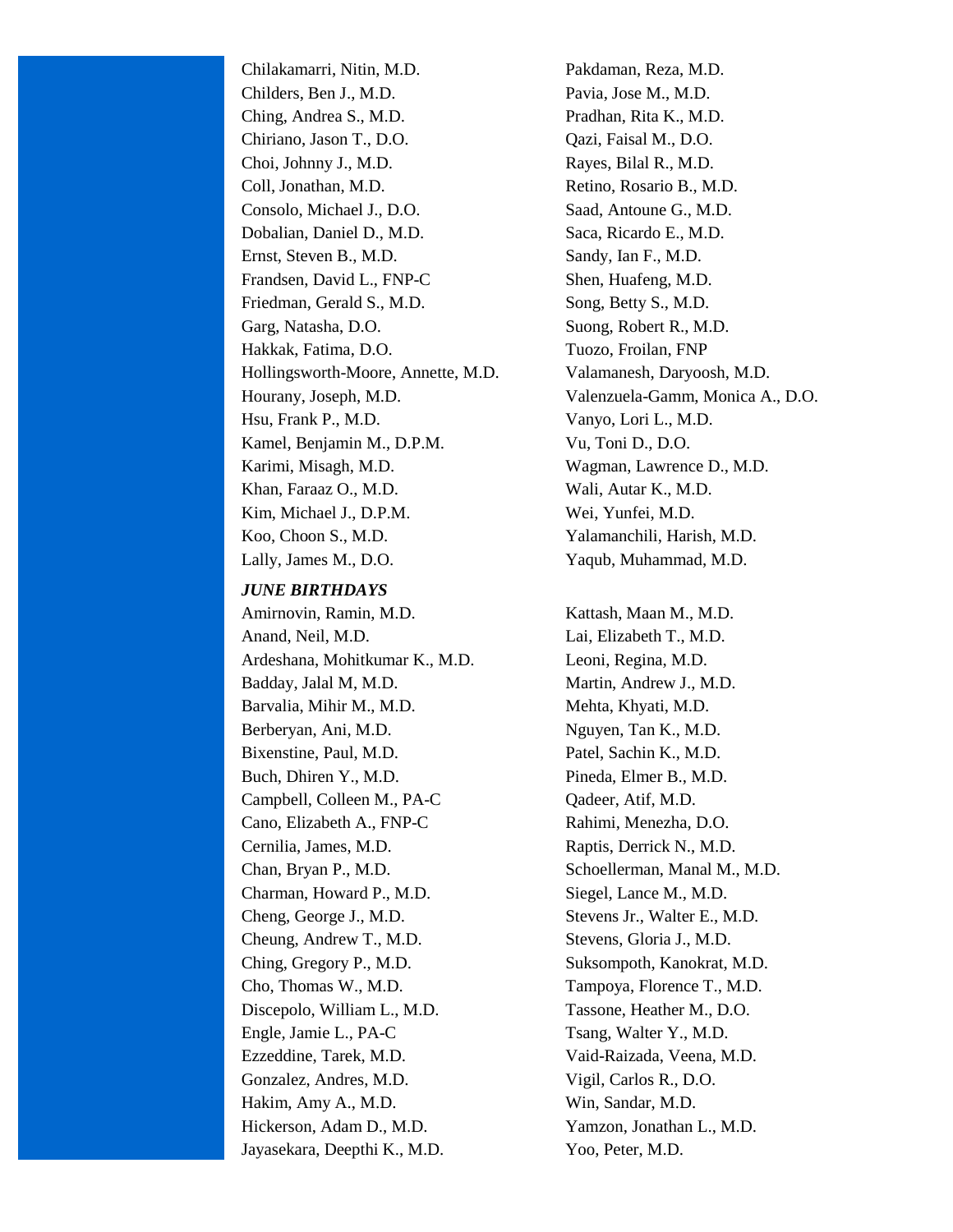# **In Memory Of….**

We honor the memory and contributions of the following Honorary Member of our SARH Medical Staff who has passed on: Arnold Roth, M.D.

## **Welcome New SARH Medical & Allied Staff Members:**





**Fahimi, Ali, M.D.** A**nesthesia** 999 San Bernardino Rd. Upland, CA 91786 Tel: (909) 985-2811 Fax: (909) 920-6363

**He, Yangdong, M.D. Internal Medicine** 10399 Lemon Ave. Unit 102B Rancho Cucamonga, CA 91737 Tel: (734) 358-2738 Fax: (909) 803-0607



**Nikolova, Andriana P., M.D. Cardiology** California Heart Center 8670 Wilshire Blvd. Suite 200 Beverly Hills, CA 90211 Tel: (310) 248-8300

**Sequeira Abarca, Ernesto L., M.D. Internal Medicine** 7974 Haven Ave. Suite 210 Rancho Cucamonga, CA 91730 Tel: (909) 398-0521 Fax: (909) 948-5577



**Shahani, Shilpa A., M.D. Hematology/Oncology** City of Hope 1500 E. Duarte Rd. Duarte, CA 91010 Tel: (626) 775-3514 Fax: (626) 218-5310

# **General Industry Information:**

- Mandatory Electronic Prescriptions begin January 1, 2022 (AB 2789). The law requires that all prescriptions in California shall be issued as an electronic data transmission prescription (e-prescription). The law provides certain exemptions including if an e-prescription is temporarily unavailable because of technological or electrical failure, or if the prescription is dispensed by a pharmacy located outside of California. Healthcare professionals who fail to meet the requirements of AB 2789 will be referred to the appropriate state professional licensing board solely for administration sanctions, as deemed appropriate by the Medical Board of California.
- CMA Practice Management Tools: Visit cmadocs.org/practice-management for out-ofnetwork billing assistance, Medicare Resource Center, contracting resources and subscribe to practice management newsletter.
- AMA Practice Management: Visit ama-assn.org/practice-management









**Xie, Kate, M.D. Ophthalmology**  California Eye Specialists 1845 W. Redlands Unit 101

**Shareef, Yasir S., D.O.**

**Sheu, Yeong An, M.D. Gastroenterology** Chaparral Medical Group  $811$  F. 11th St. Suite 208 Upland, CA 91786 Tel: (909) 982-2279 Fax: (909) 946-3070

**Smith, Ryan G., M.D. Ophthalmology** Pacific Eye Institute 555 N. 13th Ave. Upland, CA 91786 Tel: (909) 982-8846 Fax: (909) 949-3967

**Neurology** The Neurology Group 2895 N. Towne Ave. Pomona, CA 91767 Tel: (909) 982-2719 Fax: (909) 946-9931

Redlands, CA 92373 Tel: (909) 363-1450 Fax: (909) 363-1480